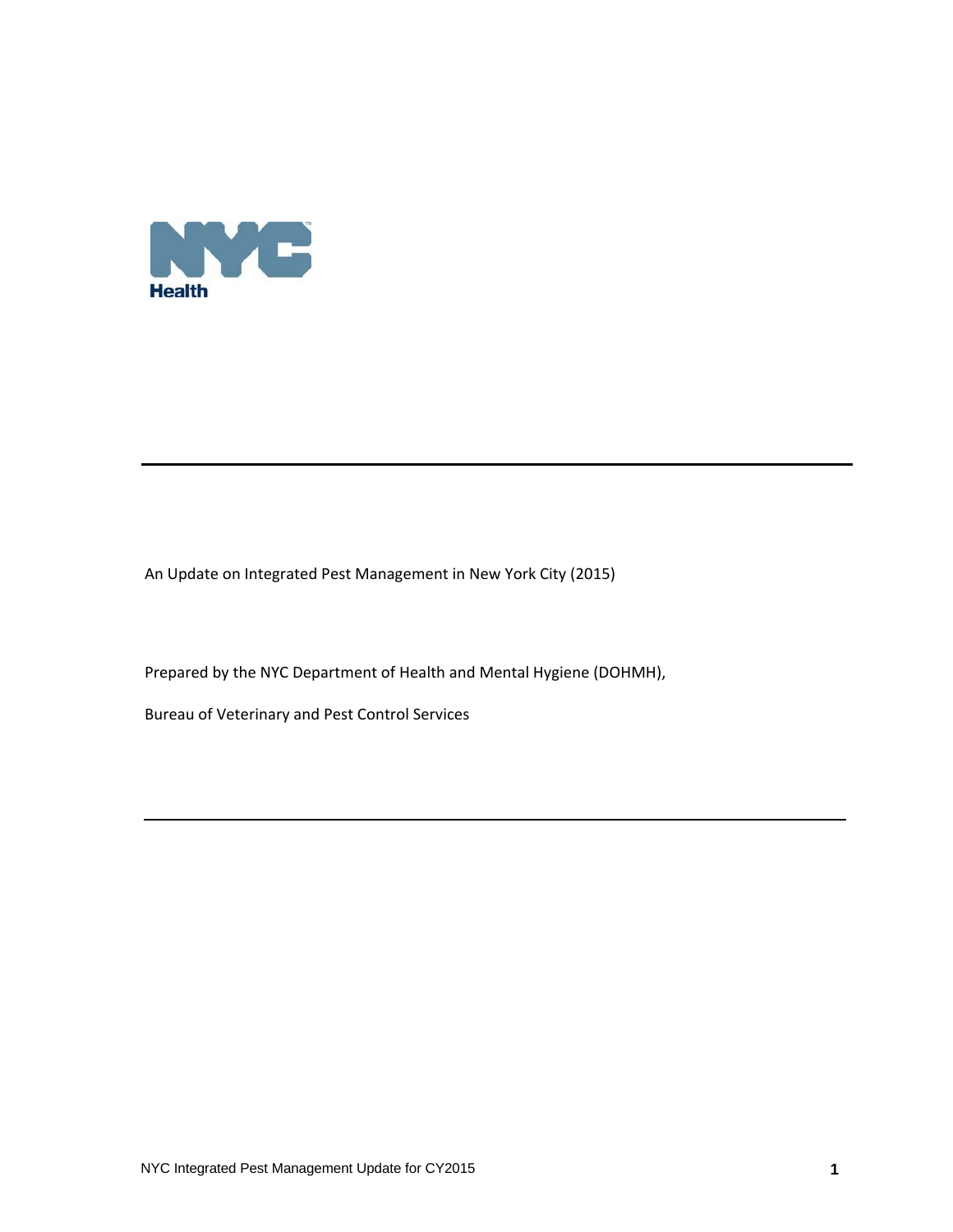# **Contents**

| New York City Department of Health and Mental Hygiene: Healthy Homes Program  9                |  |
|------------------------------------------------------------------------------------------------|--|
| New York City Department of Health and Mental Hygiene: Office of Pest Control Services (PCS) 9 |  |
|                                                                                                |  |
|                                                                                                |  |
|                                                                                                |  |
|                                                                                                |  |
|                                                                                                |  |
|                                                                                                |  |
|                                                                                                |  |
|                                                                                                |  |
|                                                                                                |  |
|                                                                                                |  |
|                                                                                                |  |
|                                                                                                |  |
|                                                                                                |  |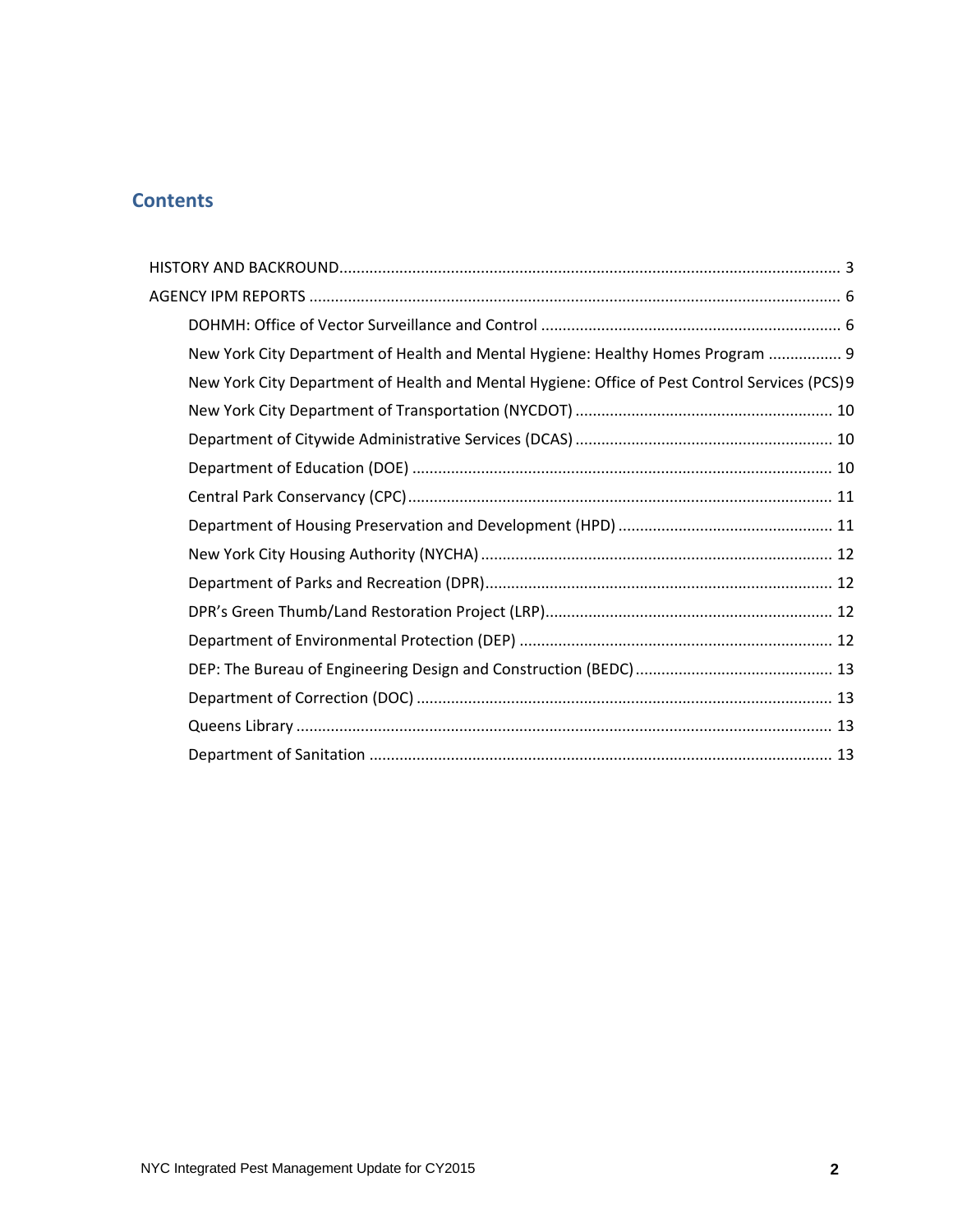#### **HISTORY AND BACKROUND**

#### **Introduction**

In May 2005, Local Law 37 (introduced by the New York City Council as Intro 329) was signed into law. Local Law 37 (LL37) established a number of requirements related to the use of pesticides on New York City-owned or leased properties with the overall goal of reducing the City's use of hazardous pesticides and promoting the use of safer and more effective pest control practices; an approach known as Integrated Pest Management (IPM).

LL37 stipulates that all City Agencies are required to submit an IPM report (beginning of each calendar year) to the Mayor and New York City Council through the Department of Health and Mental Hygiene (DOHMH). This IPM report is for the calendar year 2015 and is the tenth annual report since LL37's implementation.

#### **Integrated Pest Management (IPM)**

New York City agencies address pest control issues in various settings such as: residential units, institutional settings, parks, schools, offices, highway medians, hospitals, and vacant lots. New York City agencies continue to develop pest management strategies around IPM. IPM focuses on eliminating or controlling the underlying conditions that are conducive to pest infestation. IPM techniques include structural and behavioral modification to deny pests resources: food, water, structural openings for shelter and access to resources. When physical improvements alone are not enough to address infestation, IPM encompasses the judicious use of least hazardous pesticides. Thus, IPM is more effective and safer than pest control that relies primarily on pesticide use.

DOHMH will continue to encourage agencies to critically examine and seek all other options prior to using pesticides. Agencies are being encouraged to use pesticides as a last resort. As IPM is more widely used, the use of hazardous pesticides should decrease.

#### **Local Law 37**

Local Law 37 requires that New York City discontinue the use of pesticides with active ingredients that the Federal Environmental Protection Agency (EPA) and the State of California consider to be carcinogenic or reproductive hazards. However, certain pesticides are exempted due to their low potential for exposure or harm, or because of public health necessity. A clause in LL37 allows DOHMH to grant waivers for the use of certain pesticides that have a public health benefit. Posting notices to building occupants twenty‐four hours prior to pesticide applications is required as well as detailed record keeping and reporting provisions. City agencies should critically review pest management and pesticide use on city-owned and leased properties. Since LL37's enactment there have been a number of major reforms to citywide pest control practices and the law encourages agencies to make pesticide use reduction an ongoing pursuit.

#### **Pest Management Committee**

Local Law 37 established the Pest Management Committee (PMC) as a forum for agencies to share pest management strategies and to reduce the use of pesticide. The PMC is comprised of 15 government agencies. It is organized by DOHMH and meets twice per year.

NYC Integrated Pest Management Update for CY2015 **3** In 2015, the PMC meeting discussed new IPM techniques, changes in the pesticide use summary report data, identification of prohibited products, IPM Toolkit, and pest proofing tips for building owners (sealant, copper mesh, screens, anti‐pest brushes on boiler rooms and exterior doors).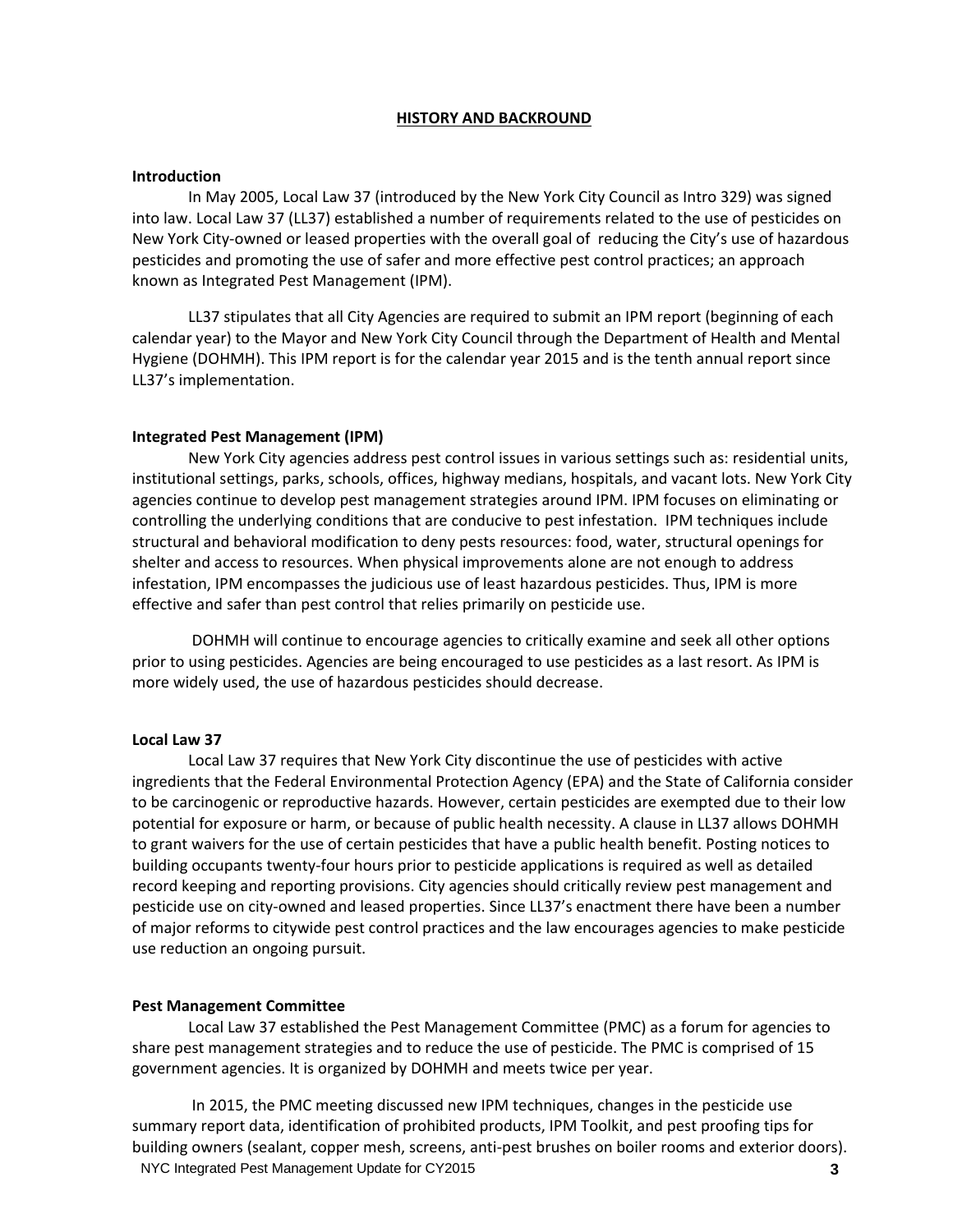#### **Pesticide Use Reporting from NYC Agencies**

Local Law 54 (2007) stipulates that agencies must report, on a yearly basis, the amount of pesticide applied to treated areas to DOHMH. The Health Department must then issue a summary of the pesticides used to the City Council by May (the following calendar year). New York City Pesticide Use Reporting System (NYCPURS) was created by DOHMH to track yearly reports.

In 2015, 28 agencies reported pesticide use electronically. This has increased by three since NYCPURS' formation (2006). In 2015, DOHMH issued the eighth IPM report covering calendar year 2014.

#### **LL37 Waiver Review Committee**

The Waiver Review Committee evaluates any city agency's request for exemption of hazardous pesticides. The committee is comprised of individuals from DOHMH, including licensed exterminators, health educators, environmental epidemiologists, risk assessors, and entomologists. Each member of the committee is trained in the latest IPM strategies and is well versed in LL37.

Local Law 37 (2005) authorizes The NYC Department of Health and Mental Hygiene to evaluate requests for the temporary relief of prohibitions on certain pesticides that may otherwise be illegal to use on New York City property. Waivers are granted for a period and must not exceed one year. In 2015, there were four new agency waiver renewals and nine general waiver renewals, as well as the renewal of a blanket waiver for baits and gels containing the prohibited active ingredients fipronil and hydramethylnon. Gel insecticides baits are non‐volatile and function in a more targeted than broad application pesticides. They contain some of the same active ingredients and work in a similar manner to already exempted containerized insect baits. They can be used in a manner that limits the likelihood of human exposure, consistent with the principles of IPM. A list of waivers granted through 2015 is available on the Department's website (http://nyc.gov/health/ll37).

### **IPM Training given by the Department of Health and Mental Hygiene**

The Department of Health and Mental Hygiene offers free IPM training to city agencies and to the public. In 2015, over 300 people participated in 21 half‐day training events. Training participants included homeowners, building owners, urban gardeners and staff from city agencies. 162 rodent‐ resistant trash cans were given as incentives for attending training sessions.

The Department's **Rodent Academy,** provided by the Office of Pest Management Services (PCS) conducted two training seminars in 2015. The seminar lasted three days and taught preventive and proactive urban pest control techniques. Attending the training were 97 participants from several city agencies including: the New York City Housing Authority (NYCHA), the Department of Education (DOE), the Department of Parks and Recreation (DPR), the Metropolitan Transit Authority (MTA), the Department of Central Administrative Services (DCAS), the Department of Homeless Services (DHS), and pest management professionals in the private sector.

PCS also collaborated with the New York City Housing Authority (NYCHA) to offer a version of the Rodent Academy for NYCHA staff. The two‐day Academy is held twice each year and focusses on in door rodent control (mice) as well as rat control at the agency's many properties. 145 participants attended the training. A strong emphasis was placed on maximizing IPM tools and techniques for both species of rodent pests (sanitation tips for dumpsters and new exclusion approaches for basements) and updates were provided on the latest technology in tamper-resistant bait stations and safe burrow baiting operations that are critical to public housing environments. PCS continues the partnership with NYCHA's Resident Engagement Department to offer training to resident green committees on rat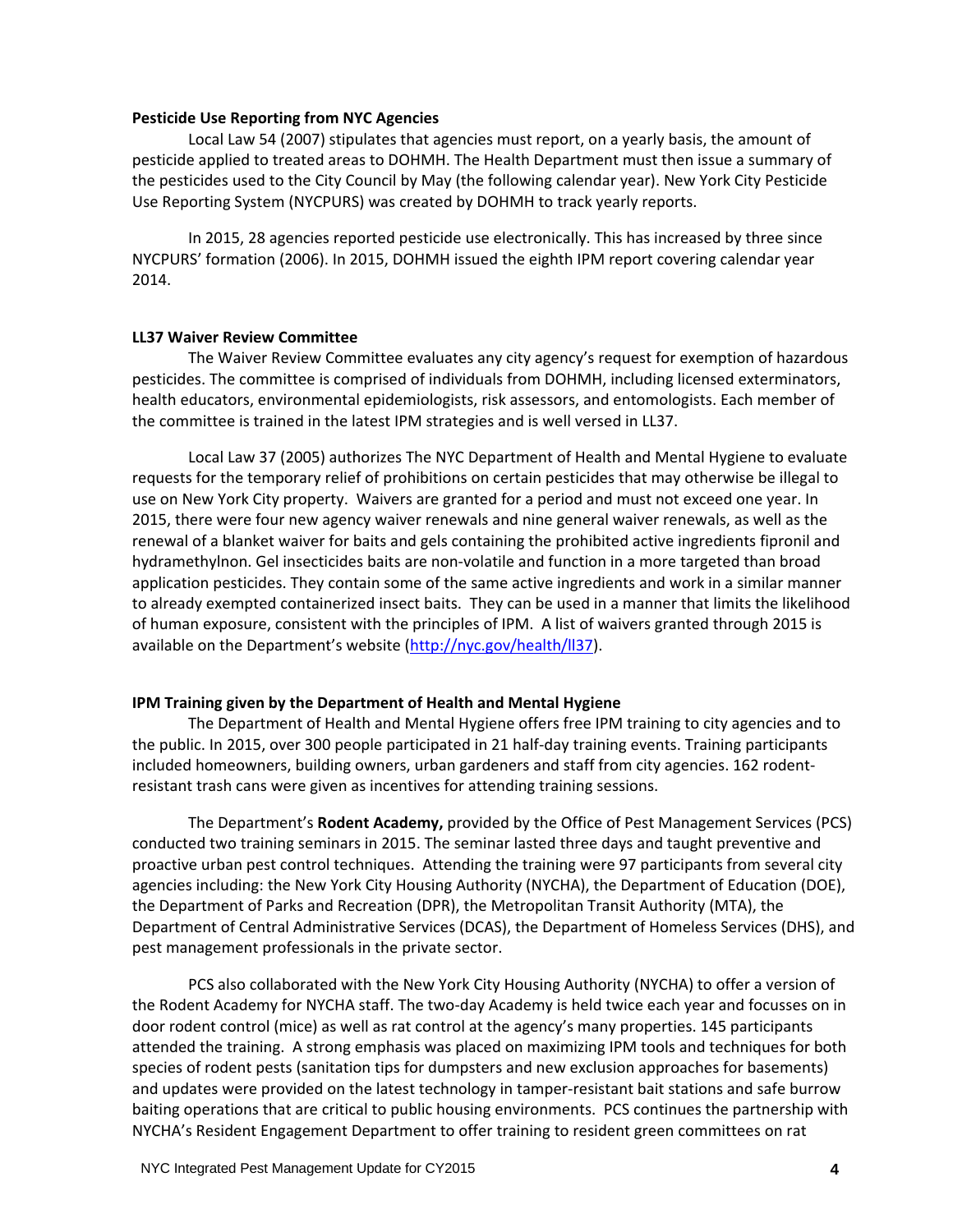prevention in community gardens. In this new program, residents, NYCHA gardening consultants, green committees and NYCHA pest control staff come together to discuss rat prevention for their housing development.

DOHMH also provides classroom and field training to exterminators and other staff who are involved with mosquito control in the City. In 2015, these trainings were provided to over one hundred participants from five city agencies and were attended by the New York State Department of Environmental Conservation (NYSDEC). The training includes: integrated mosquito management, larval mosquito control (including calibration of a backpack larvicide applicator), adult mosquito control (including calibration and operation of the truck‐mounted sprayer), safety and health training for field staff, and mosquito surveillance techniques.

In 2015, DOHMH continues to provide assistance in the identification and elimination of bed bugs to City agencies and to the public. Additionally, the Department provides bed bug training to prevent infestation. Beside bed bugs, the Department provides training for other ticks, and honeybees.

The NYC Bed Bug Web Portal provides information to the public on bedbug's, facts, myths, pest management, and the Department of Health Mental Hygiene's contact information. Information pertaining to bedbugs can be found at http://www1.nyc.gov/site/doh/health/healthtopics/bedbugs.page.

### **Interagency Collaboration: The Rodent Task Force**

The Rodent Task Force (RTF) is made up of members from DOHMH, DEH, DCAS, Housing Preservation and Development (HPD), NYCHA, the Department of Sanitation (DSNY), the MTA, DPR, and DOE. The council makes IPM recommendations for improvements and strategies. Garbage management is a major emphasis and is the underlying cause of most rat infestations. One strategy promoted by the RTF is the use of roll‐off trash compactors to store garbage before pickup in large residential developments, multifamily dwellings and outside of city‐owned office buildings. For example, partially due to the efforts of the RTF, the roll‐off trash compactors outside 100 Centre Street and the Tweed Courthouse were replaced, greatly reducing the number of rat burrows at those locations.

### **Rat Portal**

The Rat Information Portal (RIP) provides information pertaining to rat exterminations (http://nyc.gov/rats). RIP updates as IPM techniques improve.

### **Health Data Portal**

The Environment and Health Data Portal allows the public to view the severity of infestation, as well as the pesticides used in New York City neighborhoods (www.nyc.gov/health/trackingportal). The website reports the severity of roaches, bed bugs, mice or rat infestation and can be used to create reports, tables, charts and maps.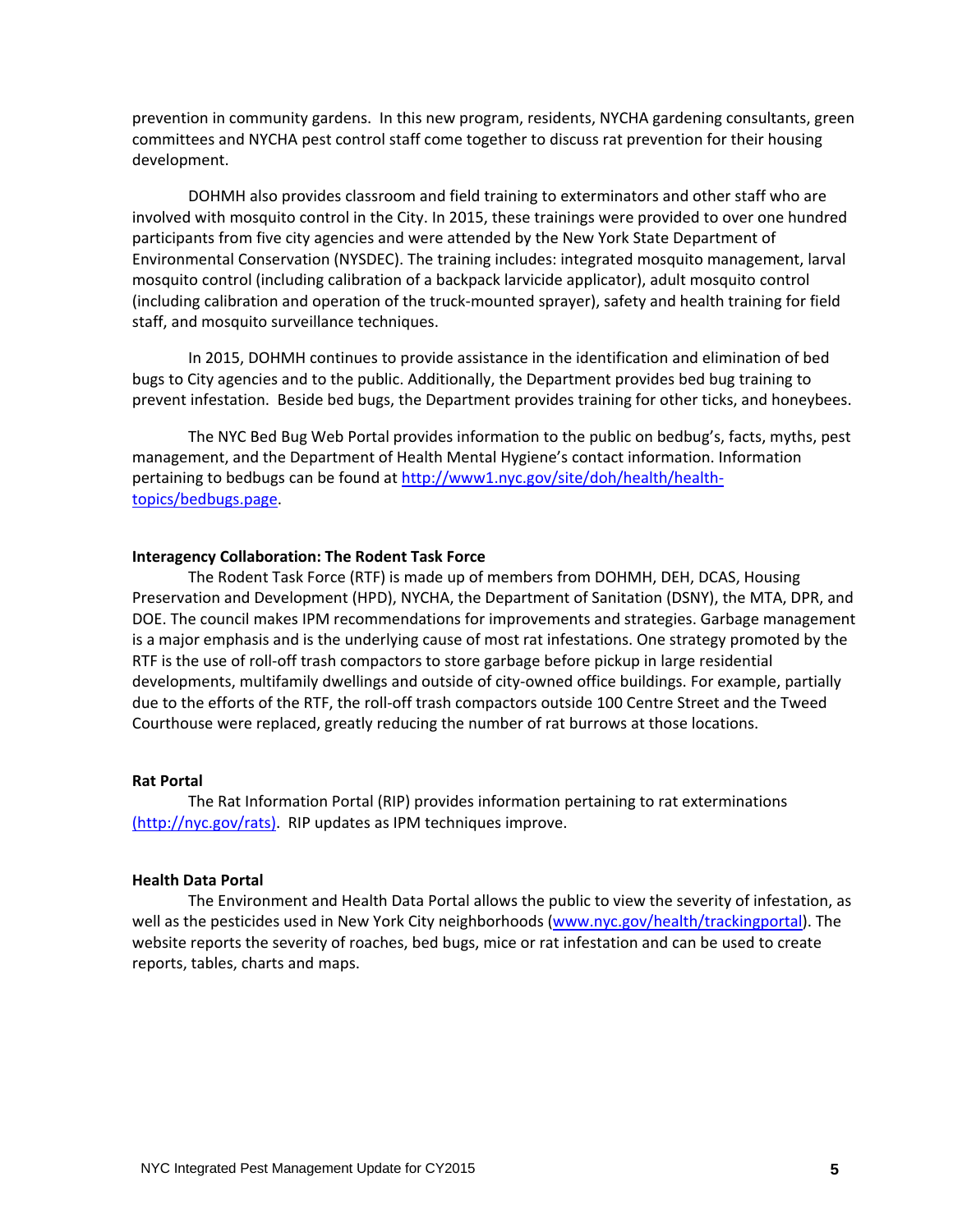### **AGENCY IPM REPORTS**

#### **DOHMH: Office of Vector Surveillance and Control**

#### **Background**

A vector transmits a disease or parasite from one animal or plant to another. Mosquitoes are vectors of West Nile virus (WNV). Female mosquitoes take blood meals, a process called hematophagy. By taking blood meals, mosquitoes spread diseases such as WMV or Zika Virus. Mosquitoes become vectors of WNV by feeding on infected birds and breed near a water source. Infected Mosquitoes can transmit WNV or any disease to its offspring. In arthropods, in particular mosquitoes, the transmission of a virus from female to offspring is called vertical transmission or transovarial transmission. A female mosquito that's a vector of a disease can vertically transmit the virus to its developing eggs.

Adult mosquitoes, search for mates, blood meals, and water sources for egg laying. The NYCDOHMH Office of Vector Surveillance and Control (OVSC) monitors standing water around New York City and asks the public to report any potential breeding environment for mosquitoes.

Mosquitoes are vectors of several viruses such as WNV, eastern equine encephalitis (EEE), western equine encephalitis (WEE), St. Louis encephalitis (SLE), La Crosse encephalitis (LAC), dengue and yellow fever and Zika Virus. OVSC collaborates with other agencies to prevent outbreaks of these pathogens.

OVSC collaborates with: New York State Departments of Health (NYSDOH), New York State Department of Environmental Conservation (NYSDEC), U. S. Centers for Disease Control and Prevention (CDC), other states, Mayor's Offices of Operations (MOO), the New York City Office of Emergency Management (OEM), Departments of Environmental Protection (DEP), the Department of Parks and Recreation (DPR), Sanitation (DSNY), Police (NYPD), Citywide Administrative Services (DCAS), Information Technology and Telecommunications (DITT), and the New York City Housing Authority (NYCHA).

Additional information on New York City's WNV IPM program can be found at http://www.nyc.gov/html/doh/html/wnv/wnvhome.shtml.

#### **Response to the Zika Virus**

The Zika virus was first discovered in 1947. Symptoms of Zika virus are fever, rash, joint pain, and conjunctivitis (red eyes). Aedes, a genus of mosquitoes, are vectors of the Zika Virus and other diseases such as dengue fever, yellow fever, chikungunya. In May 2015, Pan American Health Organization (PAHO) reported the first Zika virus infection in Brazil. The Zika Virus is being reported in the State and OVSC continues its due diligence in fighting the outbreak.

DOHMH monitors potential standing water sites and conducts larval sampling, ground Larviciding, aerial larviciding, and catch basin surveillance. DOHMH is monitoring and treating mosquito habitats. Other potential habitats are empty tires, bird baths, containers, rain gutters, and unoccupied swimming pools. Some of the new techniques and pesticides used are as follows:

- 1. New methods and materials: larvicides including Vectobac WDG and Methoprene (Altosid).
- 2. New Pesticide Application methods: Ground larviciding using truck‐mounted applicators.
- 3. New Surveillance methods: deployment of BG Sentinel Traps, Mosquito Magnets.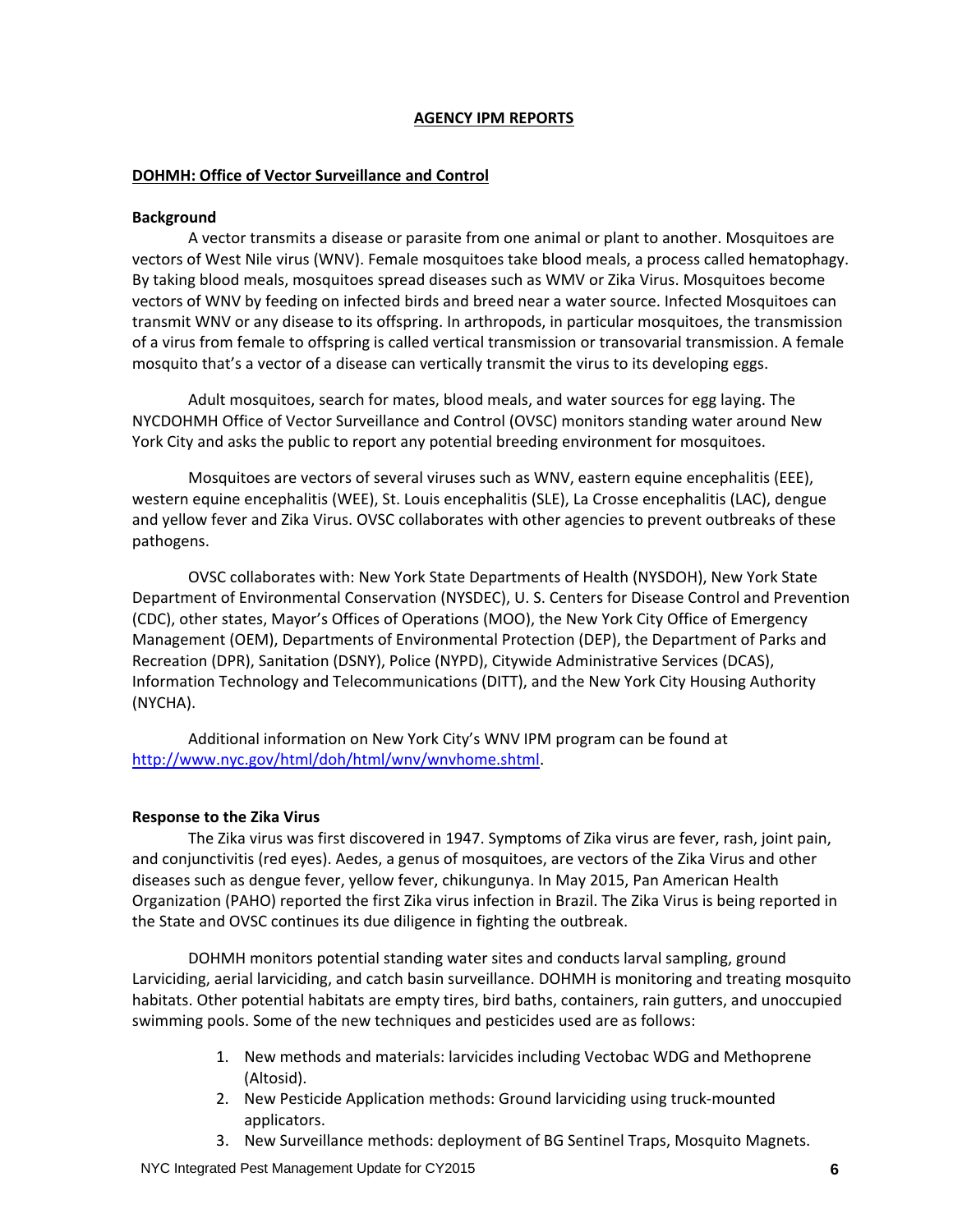#### **West Nile virus Prevention and Control**

OVSC oversee NYC's WNV control program. OVSC's goal is to prevent or limit WNV outbreak. Since the 1999 outbreak, WNV continues to reemerge each year. Mosquito season beings in April and persists through October. From 1999 through 2015, of the 345 human cases of WNV, there have been 39 fatalities.

OVSC continues to develop strategies in the battle against WNV, including community outreach, education, prevention (eliminating or treatment of standing water), and surveillance. OVSC attempts to use the least environmentally abrasive form of pesticide to combat mosquitoes. Efficacy of pesticides is recorded and used to anticipate subsequent applications. Elimination of standing water is instrumental in eliminating breeding sites for mosquitos. Application of larvicide is deployed in areas that can't be drained. Other efforts in the fight against mosquitoes include urging NYC residents to monitor their property and report potential mosquito breeding sites.

Each year there has been an upward trend in mosquito activity. OVSC monitors mosquito populations in order to anticipate subsequent year's treatment. Contrasting 2015 and 2014, supplemental trap sites increased by 13%, mosquitoes Identified increased by 4.4%, mosquitoes tested increased by 22%, mosquito pools tested increased by 6.1%, WNV infection rate increased by 3 and WNV positive pools increased by 81.4%.

When strategizing the best method for mosquito control, OVSC evaluates mosquito species, vectors of WNV and Zika, weather, time of year, and proximity to human population. Effectiveness of adulticide application is monitored to ensure compliance with Federal, State and City guidelines. In the event that application of adulticide is required, OVSC will provide notice to elected officials, news outlet, and inform the public.

| Mosquito Surveillance and Testing Summary (2012 - 2015) |         |         |         |         |  |  |  |
|---------------------------------------------------------|---------|---------|---------|---------|--|--|--|
| <b>Activity</b>                                         | 2015    | 2014    | 2013    | 2012    |  |  |  |
| Permanent trap sites                                    | 61      | 61      | 61      | 52      |  |  |  |
| Supplemental trap sites                                 | 200     | 177     | 182     | 245     |  |  |  |
| Mosquito identified                                     | 141,199 | 135,289 | 105,017 | 120,381 |  |  |  |
| Mosquito tested                                         | 120,891 | 99,034  | 82,976  | 87,477  |  |  |  |
| Mosquito pools tested                                   | 4,397   | 4,144   | 4,136   | 4,414   |  |  |  |
| WNV infection rate (field)                              | 6.84    | 3.75    | 3       | 3.57    |  |  |  |
| WNV positive mosquito pools                             | 827     | 371     | 249     | 312     |  |  |  |
| Mosquitoes/trap-night                                   | 40      | 40      | 30      | 36      |  |  |  |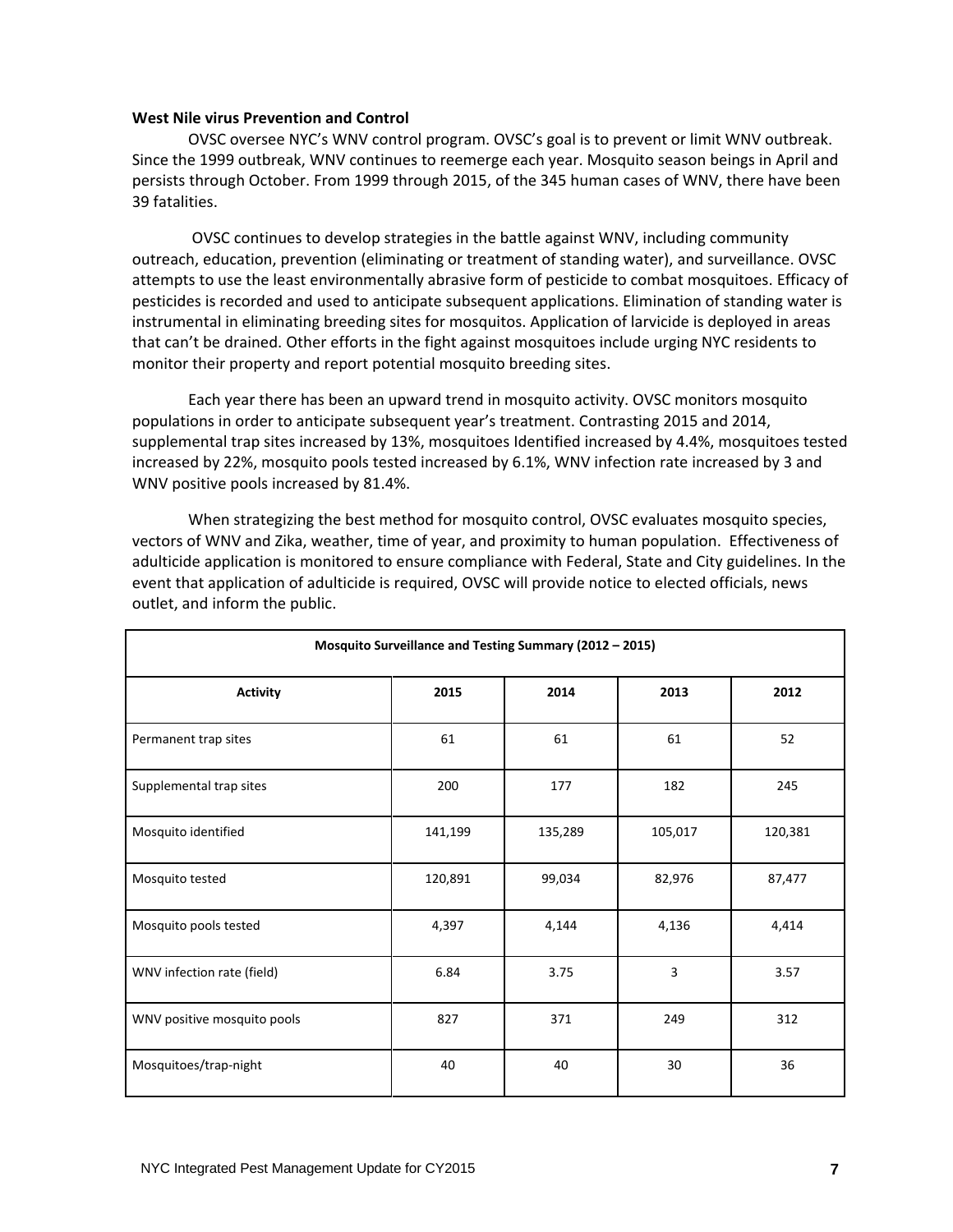# **City‐wide Ground Larviciding, 2015**

(Targeted to At‐Risk/Hotspot Areas)

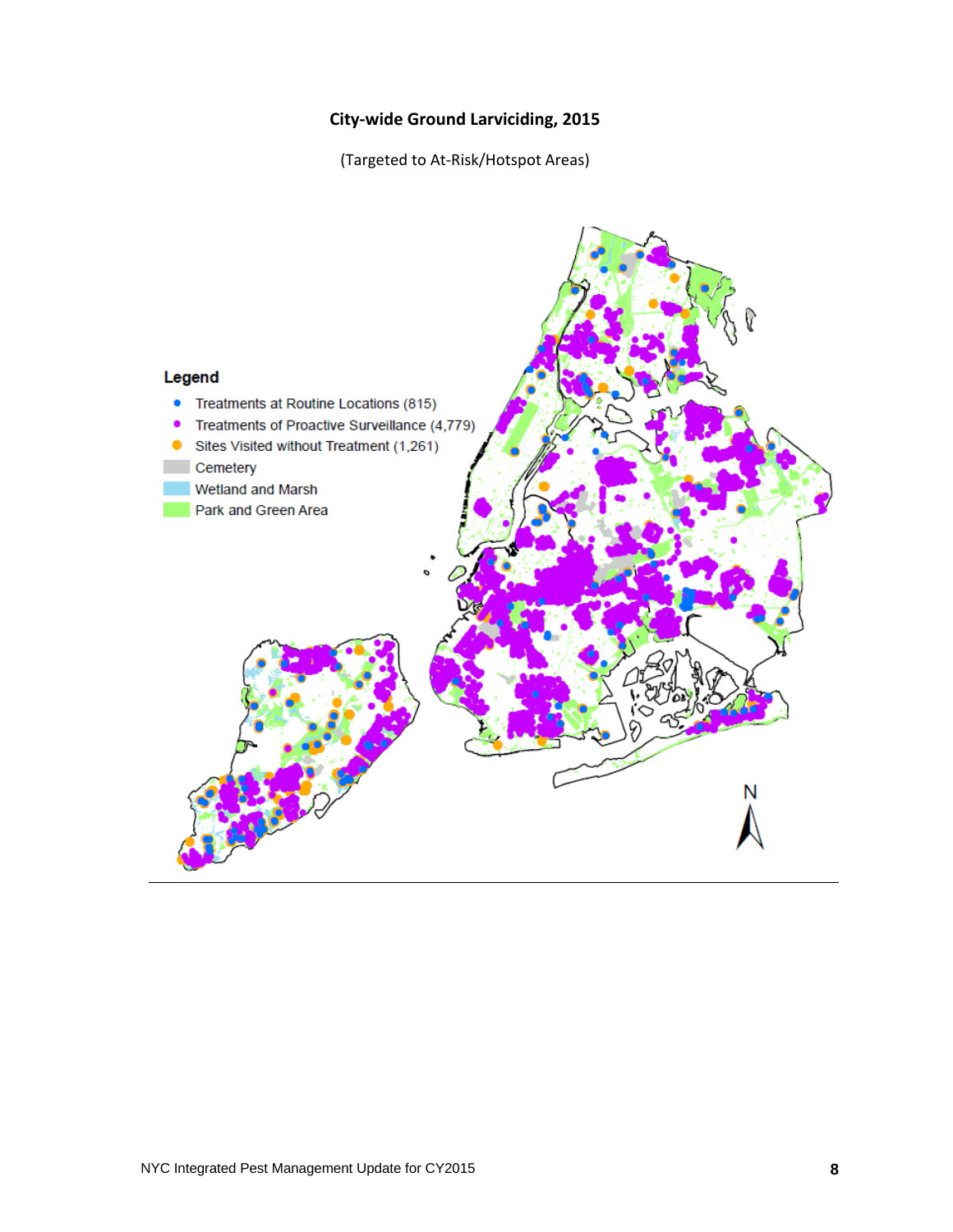### **Larviciding**

Most mosquito species spend their life cycle in larval stage. Larviciding is the killing of immature mosquitoes by applying larvicides to control larvae and/or pupae. Larvicides used by DOHMH target mosquito larvae only and have a very limited impact on other animals and people.

| <b>Mosquito Control Summary, 2015</b> |                            |                      |  |  |  |  |  |
|---------------------------------------|----------------------------|----------------------|--|--|--|--|--|
| <b>Type of Control</b>                | <b>No. of Applications</b> | <b>Acres Treated</b> |  |  |  |  |  |
| <b>Aerial Larviciding</b>             | 3                          | 3,264                |  |  |  |  |  |
| <b>Ground Larviciding</b>             | 2,272                      | 159                  |  |  |  |  |  |
| Adulticiding                          | 24                         | 76,982               |  |  |  |  |  |
| Catchbasin Larviciding                | 431,343                    |                      |  |  |  |  |  |

### **Bed Bug Identification for City Agencies**

OVSC identifies specimens that are suspected as bed bugs. The alleged specimen or photo of the specimen is submitted to OVSC. In 2015, 83% of specimens submitted to OVSC were confirmed as bed bugs.

### **New York City Department of Health and Mental Hygiene: Healthy Homes Program**

The Healthy Homes program collaborates with Housing Preservation and Development (HPD) to identify buildings in need of repair and also monitors buildings with violations through the Alternative Enforcement Program (AEP). The Healthy Homes Program works with affordable housing as well as community development corporations with Technical support and training. Healthy Homes also work with Bureau of Environmental Surveillance and Policy to monitor the homes of children with uncontrolled asthma.

### **New York City Department of Health and Mental Hygiene: Office of Pest Control Services (PCS)**

### **Background**

PCS' intensive rat control approach is proactive, comprehensive, and neighborhood‐based, emphasizing community engagement and outreach, as outlined above in the section on the Rodent Academy and the Rodent Task Force. Through inspections, which are complaint based (311) and proactive (rat indexing and the rat reservoir program), PCS assesses neighborhoods, identifies burrows, and maps chronic rat conditions. In 2015, PCS performed nearly 119,000 inspections. PCS identifies garbage management problems (garbage is a food source for rats), as well as other violations of the Health Code, including the presence of rat burrows and conditions that provide harborage for rats such as construction debris and other clutter. Commissioner's Orders to Abate are sent to each private property owner found to be in violation, along with the "Controlling Rats on Your Property" brochure, and they are given time to address the issues. Each property is re-inspected and if violations remain, a Notice of Violation is issued returnable to the Environmental Control Board. PCS also provides extermination and clean‐up services if those violations are not corrected. Exterminations are also performed in certain public properties, including parks. In 2015, PCS performed 30,383 exterminations.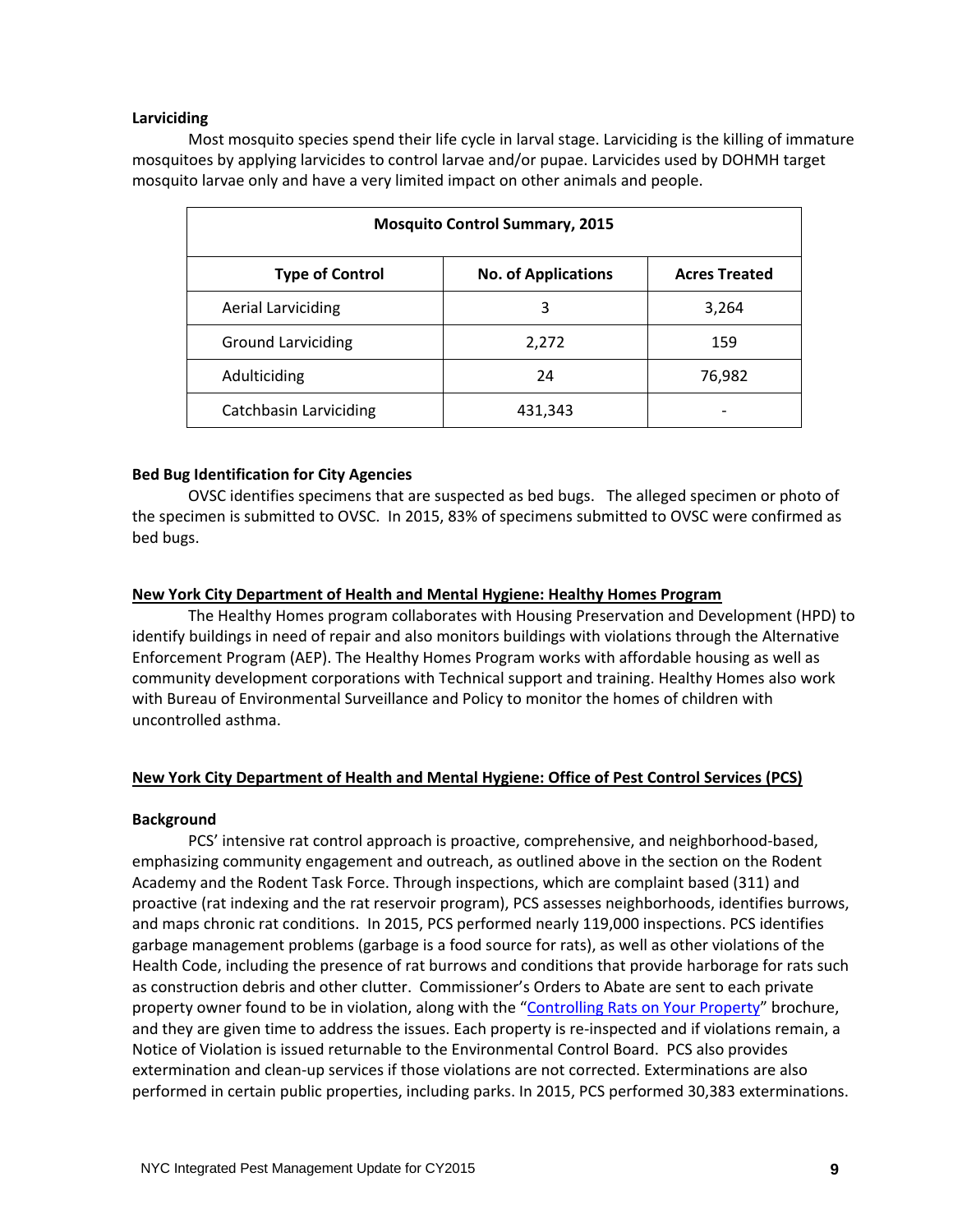#### **New approach: reducing 'rat reservoirs'**

A "rat reservoir" describes ideal rat harborage environments that promote large numbers of rats and fast reproduction. Rat reservoirs can extend for several blocks and involve sewers, multiple types of properties and parks, green streets and subways. Their existence limits the ability of any one owner or property manager to successfully eradicate rats, and contributes to infestation even where property owners effectively manage their properties. The Department was funded \$611,000 in FY2015 to pilot a program designed to "attack rat reservoirs" by identifying, studying and treating rats in pilot neighborhoods while working with community stakeholders and partner agencies to reduce conditions conducive to rats. In FY2016, the program was scaled up to 45 neighborhoods throughout the city with a total of 50 additional staff (including those added for the pilot) and nearly \$3M in new funding.

### **New York City Department of Transportation (NYCDOT)**

The New York City Department of Transportation (NYCDOT), division of Arterial Roadway Repair and Maintenance, apply herbicides city-wide to major highways. Overgrowth of vegetation restricts visibility of roadways for motorists. Overgrowth of vegetation impedes drivers' ability to see cyclists/pedestrians. As such, application of herbicide is needed to help clear roadways from obstructive vegetation. Furthermore, herbicide applications on roadways help facilitate the safety of highway crew from on‐coming motorists. The abolition of overgrowth from roadways is necessary for the environment and safety of motorists.

Noxious plants, such as poison ivy, are difficult to eliminate manually, however, herbicide application eases the process. Herbicide helps deter soil erosion and non‐point source pollution. Non‐ point source pollution is a process that occurs when rainfall or snowmelt move through ground. The runoff picks up and carries away natural and human‐made pollutants, and deposits them into lakes, coastal water, ground waters, rivers, and wetlands. The use of herbicide helps maintain and promote the growth of turf grass on slopes and subsequently controls non‐point source pollution. New York Department of Transportation began adding LL37 approved preemergent herbicide. Application of preemergent herbicide has proven successful and NYCDOT has observed fewer occurrence of overgrowth of vegetation. In comparison to years past, there have been fewer occurrence of vegetation overgrowth, thus, fewer herbicides application are being applied.

### **Department of Citywide Administrative Services (DCAS)**

DCAS introduced a citywide standardized integrated pest management (IPM) contract. The IPM program is utilized with Verrazano exterminating Corp. to service DCAS's (court and non‐court) 55 facilities. DCAS continues their IPM practice throughout the five boroughs. Part of the on‐going effort to reduce infestation is having pest‐proof garbage disposal and DCAS has purchased three rodent‐proof refuse compactors.

DCAS continues maintenance of buildings by ensuring that there is adequate closure of entry points and pest proofing areas around constructions. In addition to IPM implementation, DCAS assisted City of New York Mayors Office of Alliance in capturing feral cats.

### **Department of Education (DOE)**

Remediation of rats on school properties is tasked by the Department of Education (DOE). DOE provided over 1,100 exterior inspections to highly infested NYC schools. To reduce the accumulation of garbage and maintain sanitary conditions, DOE collaborated with the Department of Sanitation (DSNY) to help provide prompt garbage pickups as well as regulating its garbage facilities. In areas prone to infestation, DSNY coordinates the relocation of garbage storage. This helps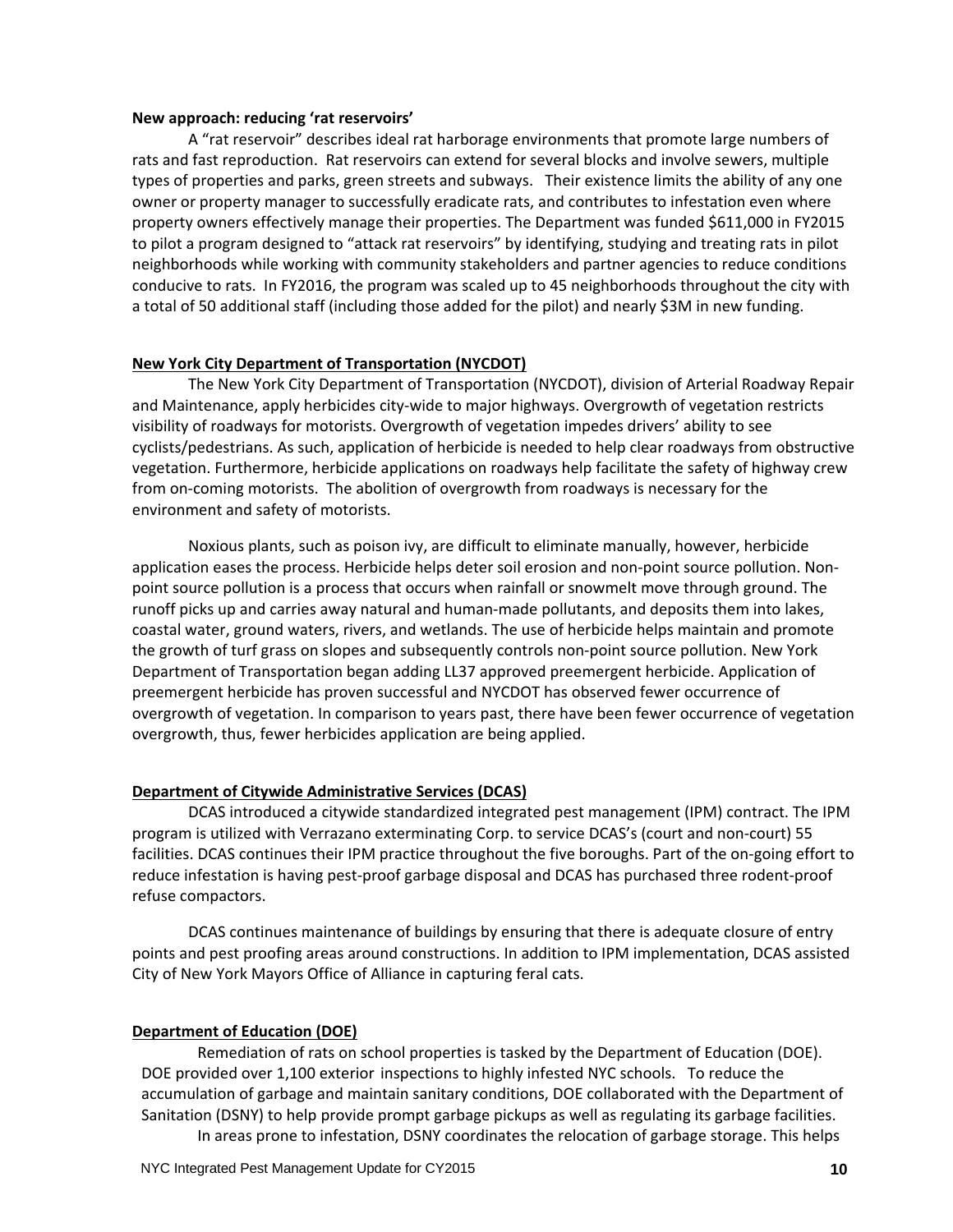facilitate a sanitary environment and allows surveillance of the afflicted area. DOE continues to provide education and training to staff on the importance of maintaining a sanitary environment. DOE asserts the upkeep of garbage facilities can help reduce infestation.

The DOE has provided over 10,000 routine IPM inspections inside schools and has responded to over 800 emergency requests by school personnel. In 2015, the DOE received and identified over 2,500 insect specimens and as provided remediation to 2,300 schools citywide. The DOE employs a combination of NYC employees and private companies for pest management. Some of the pest management services employed by DOE are: Verrazano, Superior Pest Elimination, and Guardian. IPM and bed bug contracts are managed through DOE's database.

### **Central Park Conservancy (CPC)**

Central Park Conservancy (CPC) continues its work on limiting food accessibility to vermin. By enforcing stern regulation on sanitation and trash management, CPC hopes to reduce rodent activity in parks. Steps taken toward this objective include strategic location of trash receptacles, trimming and clearing of vegetation, IPM training for staff members, and identification and monitoring of rat burrows.

In 2015, a total of 69 monitoring/trapping stations were dispersed through the park. The trapping stations were successful in catching 1043 rats. Nonetheless, CPC deems burrow baiting to be the most effective method for control rat infestation in the park. In 2015, 33.1 pounds of Contrac bulk meal and 1.7 pounds of Contrac blox was used in burrow baiting.

In addition to controlling rat infestation in the park, CPC is tasked in controlling agricultural infestation in Central Park. For turf and horticulture care, CPC uses bioherbicide. Biohervicide is used to combat agricultural infestation. Burnout II (bioherbicide) usage increased from 140 GL (2014) to 548 GL (2015). This increase signifies the repeat in applications on perimeter cobblestones and curbs. Other herbicide includes synthetic herbicide and Glyphosate. Synthetic herbicide usage increased from 26.2 GL (2014) to 68.7 GL (2015). Glyphosate (broadleaf and grass herbicide) decreased from 2.8 GL (2014) to 1.5 GL (2015).

In addition to combating vermin and agricultural infestation, CPC is tasked to mitigate adverse effect of fungus on vegetation in Central Park. CPC uses fungicide to kill/ inhibit fungi/fungal spores. Some Biofungicide (microbial pesticides) used in 2015 include EcoGuard, Companion, Rhapsody, Regalia PTO, Compass and Heritage. Application of Bio‐fungicide, synthetic fungicide and insecticide remain consistent to last year's application.

Finally, lawn maintenance is managed by the addition of compost tea. In 2015, 3,500 GL of compost tea were applied to new plantings and existing landscape plantings. However, no compost tea was applied to lawns in 2015.

### **Department of Housing Preservation and Development (HPD)**

Housing Preservation and Development's (HPD) Alternative Enforcement Program (AEP) collaborated with Healthy Homes to institutionalize an integrated pest management (IPM) plan for properties with vermin infestation. HPD and Healthy Homes conjointly offered IPM training sessions for owners/managing agents, pest management companies, and tenants.

NYC Integrated Pest Management Update for CY2015 **11** Some of the things emphasized during training sessions were the importance of cleaning and infestation stoppage (filling and/or repairing cracks). Cleaning helps limit the occurrence of infestation, whereas, stoppage impedes the re-occurrence of infestation. City owned buildings that are managed by Tenant Associations (TA) are required to have extermination contract for infestations. In addition to vermin infestation, HPD monitors bed bug complaints and employ the services of bed bug sniffing dogs.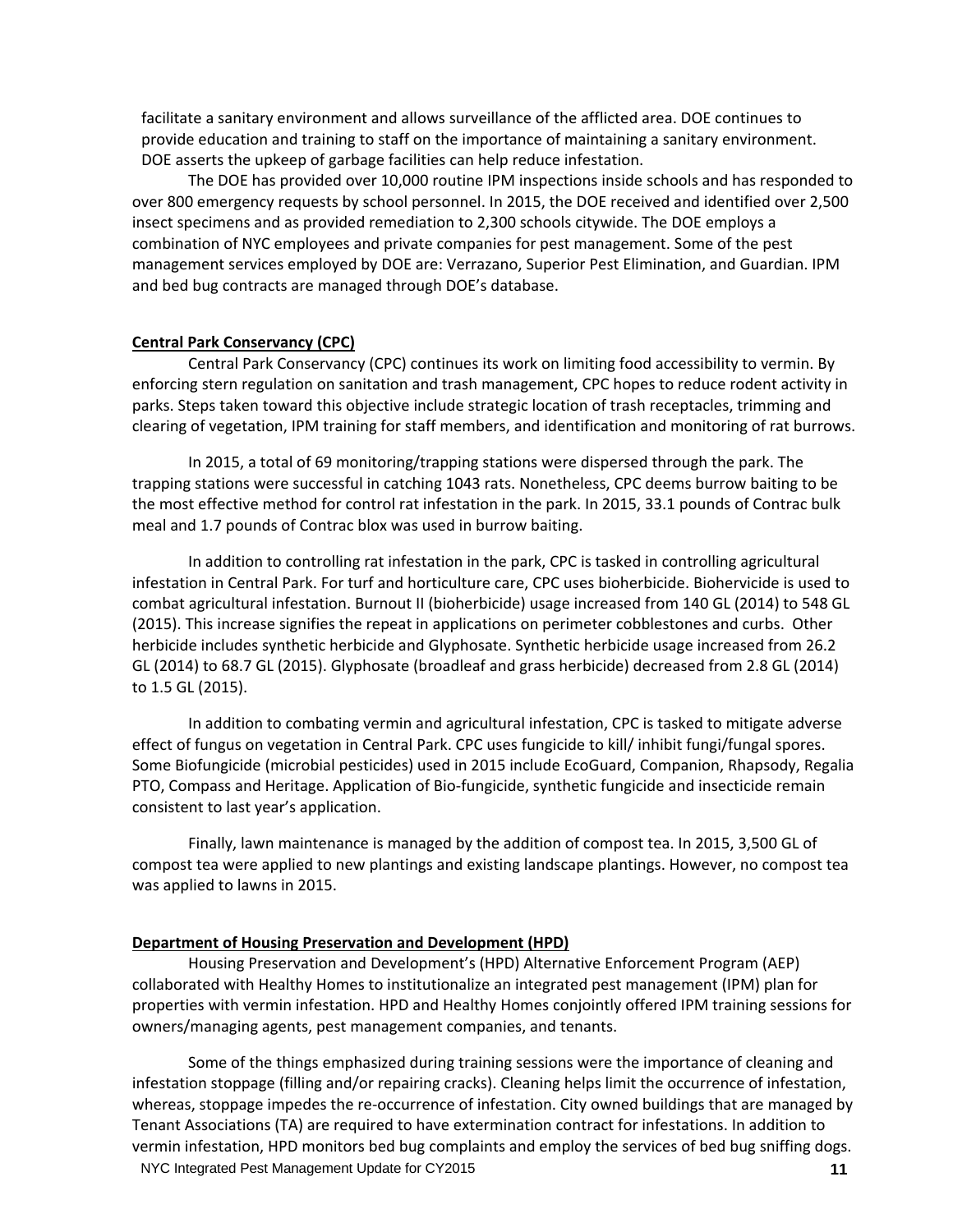### **New York City Housing Authority (NYCHA)**

The New York City Housing Authority (NYCHA) aims to provide affordable housing for low to moderate income residents of NYC. In addition to providing affordable housing, NYCHA performs routine inspection and extermination of pests within its facilities. NYCHA manages 2,500 residential buildings and employs its own exterminators. NYCHA continues its collaboration with the Department of Health and Mental Hygiene on joint inspections of NYCHA buildings. Bed bugs are managed by both NYCHA exterminators and private contractors. Yearly, NYCHA use larvicide around its facility to help fend off mosquitoes. In 2015, 60 joint inspections were performed and over 70,000 exterminations of insects and rodents were performed by NYCHA exterminators. The extermination record was reported to NYS DEC.

### **Department of Parks and Recreation (DPR)**

The Department of Parks and Recreation's (DPR) collaborated with Natural Resources, Parks Academy, Forest Restoration, Borough Operations and Green Thumb Divisions to form IPM/Pesticide Working Group. IPM/Pesticide Working Group is tasked with updating the "Standard Operating Procedures for Pesticides" manual.

With the help of DOHMH, DPR investigated invasive plants (weeds) and the effects of glyphosate‐based herbicides (Roundup products). In June 2015, Caroline Bragdon (Director of Neighborhood Intervention) and DPR held a meeting discussing invasive plant protocols.

In November, 2015 DPR hired a community coordinator to work in the forestry, horticulture and natural resources division. The community coordinator's responsibility is to oversee IPM and pesticide protocols. DPR continues to offer IPM training and other courses. DPR offers a NYSDEC 30‐ hour test (prep and certification course) and licensed pesticide applicator recertification.

### **DPR's Green Thumb/Land Restoration Project (LRP)**

GreenThumb (GT) supervises over 1,200 community and school gardens in New York City. The community and school gardens are inspected for safety, food production, and green space. GreenThumb's Land Restoration Project (LRP) conducts Integrated Pest management (IPM) for all field operations of community gardens. In addition to following IPM techniques, LRP performs baiting of afflicted sites when necessary.

LRP works with school and community gardens to identify insect, damage containment, fungus control, weed management, poison ivy eradication, and other treatment options. LRP's staff consists of trained and licensed applicators/technicians. GT's Quarterly Program Guide offers 2 ‐3 classes of IPM training. These classes are available to gardeners as well as the general public. IPM is required for garden and registration license.

### **Department of Environmental Protection (DEP)**

In 2015, DEP Bureau of Wastewater Treatment's (BWT) pest control contractor continued to work with regulated larvicide dosage to control flying insects coming from sumps and stagnant water areas from North River Water Pollution Control Plant. To reduce harborage, BWT's Landscape Contractors removed weeds and overgrown trees around the perimeter of the facility. Larvicide was applied throughout the fourteen Water Pollution Plants and related facilities. Larvicide has become the major control method for flying insect infestations.

NYC Integrated Pest Management Update for CY2015 **12** DEP used a methoprene based "Strike" larvicide for Infestation of flying insects. The use of this analog has been permitted by Department of Environmental Conservation (DEC) for use at the Port